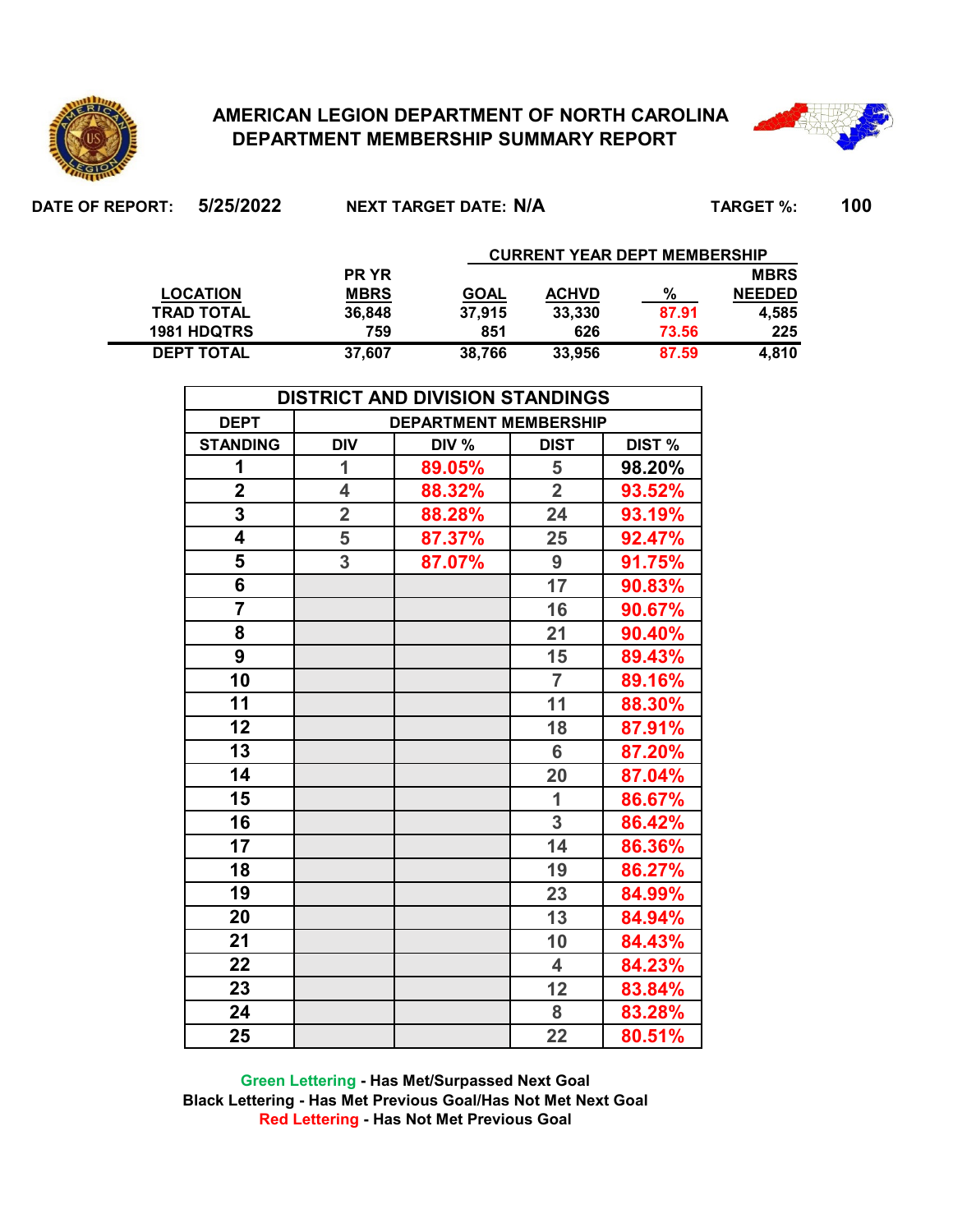|                         | 2021         |            |      |                               |                | 2022           |                  |      |                                      |      |         |
|-------------------------|--------------|------------|------|-------------------------------|----------------|----------------|------------------|------|--------------------------------------|------|---------|
| Location                | <b>Achvd</b> | <b>CPR</b> | Goal | <b>New</b>                    | <b>PUFL</b>    | <b>Trad</b>    |                  |      | HQ Trf Achvd Achvd % Retain Retain % |      |         |
|                         |              |            |      | Division 1, District 1        |                |                |                  |      |                                      |      |         |
| Ahoskie 102             | 167          | No         | 178  | 0                             | 19             | 120            | $\mathbf{1}$     | 140  | 78.65%                               | 139  | 83.23%  |
| Coinjock 288            | 208          | Yes        | 209  | 9                             | 12             | 162            | $\mathbf 0$      | 183  | 87.56%                               | 174  | 83.65%  |
| Columbia 182            | 58           | No         | 59   | $\mathbf{1}$                  | $\mathbf 0$    | 46             | $\bf{0}$         | 47   | 79.66%                               | 46   | 79.31%  |
| Edenton 40              | 288          | No         | 293  | 12                            | 28             | 228            | 15               | 283  | 96.59%                               | 256  | 88.89%  |
| Elizabeth City 223      | 102          | Yes        | 112  | 10                            | $\mathbf{1}$   | 85             | $\mathbf 0$      | 96   | 86.10%                               | 86   | 84.31%  |
| Elizabeth City 84       | 120          | Yes        | 121  | $\mathbf{1}$                  | 10             | 76             | $\mathbf 0$      | 87   | 71.90%                               | 86   | 71.67%  |
| Hertford 126            | 125          | No         | 131  | 6                             | 8              | 110            | $\mathbf 0$      | 124  | 94.66%                               | 118  | 94.40%  |
| Hertford 362            | 38           | No         | 41   | $\overline{2}$                | $\overline{2}$ | 36             | $\mathbf 0$      | 40   | 97.56%                               | 38   | 100.00% |
| Manteo 26               | 134          | Yes        | 135  | $\mathbf{1}$                  | 17             | 101            | $\mathbf{1}$     | 120  | 88.89%                               | 118  | 88.06%  |
| Moyock 531              | 60           | No         | 61   | $\mathbf 0$                   | 5              | 36             | $\boldsymbol{0}$ | 41   | 67.21%                               | 41   | 68.33%  |
| <b>District Total</b>   | 1300         |            | 1340 | 42                            | 102            | 1000           | 17               | 1161 | 86.67%                               | 1102 | 84.77%  |
|                         |              |            |      | <b>Division 1, District 2</b> |                |                |                  |      |                                      |      |         |
| Creswell 391            | 32           | No         | 36   | 0                             | 1              | 30             | $\bf{0}$         | 31   | 86.11%                               | 31   | 96.88%  |
| Enfield 325             | 17           | No         | 18   | $\mathbf 0$                   | $\overline{2}$ | $\overline{7}$ | $\mathbf{0}$     | 9    | 50.00%                               | 9    | 52.94%  |
| Hamilton 131            | 59           | Yes        | 61   | 0                             | 6              | 48             | $\mathbf 0$      | 54   | 89.26%                               | 54   | 91.53%  |
| Littleton 308           | 55           | Yes        | 56   | 3                             | $\mathbf{1}$   | 49             | $\mathbf 0$      | 53   | 94.64%                               | 50   | 90.91%  |
| Littleton 425           | 67           | Yes        | 68   | 0                             | 8              | 53             | $\mathbf 0$      | 61   | 89.71%                               | 61   | 91.04%  |
| Plymouth 164            | 60           | No         | 62   | 1                             | 5              | 55             | $\mathbf 0$      | 61   | 98.39%                               | 60   | 100.00% |
| Rich Square 111         | 21           | Yes        | 26   | $\mathbf 0$                   | 0              | 21             | $\mathbf 0$      | 21   | 82.35%                               | 21   | 100.00% |
| Roanoke Rapids 38       | 103          | Yes        | 108  | 13                            | 9              | 107            | $\overline{2}$   | 131  | 121.30%                              | 116  | 112.62% |
| <b>Scotland Neck 34</b> | 16           | Yes        | 19   | 1                             | $\pmb{0}$      | 15             | $\mathbf 0$      | 16   | 86.49%                               | 15   | 93.75%  |
| Weldon 407              | 13           | No         | 15   | $\mathbf 0$                   | 3              | $\overline{2}$ | $\mathbf{0}$     | 5    | 33.33%                               | 5    | 38.46%  |
| Windsor 37              | 25           | No         | 27   | 0                             | 0              | 20             | $\mathbf 0$      | 20   | 75.47%                               | 20   | 80.00%  |
| <b>District Total</b>   | 468          |            | 494  | 18                            | 35             | 407            | $\overline{2}$   | 462  | 93.52%                               | 442  | 94.44%  |
|                         |              |            |      | <b>Division 1, District 3</b> |                |                |                  |      |                                      |      |         |
| Ayden 289               | 31           | No         | 32   | 2                             | 3              | 20             | $\bf{0}$         | 25   | 78.13%                               | 23   | 74.19%  |
| Belhaven 249            | 49           | No         | 50   | $\mathbf 0$                   | $\mathbf{1}$   | 38             | $\mathbf 0$      | 39   | 78.00%                               | 39   | 79.59%  |
| Farmville 151           | 25           | Yes        | 26   | $\mathbf{1}$                  | 5              | 13             | $\bf{0}$         | 19   | 73.08%                               | 18   | 72.00%  |
| Farmville 372           | 5            | No         | 15   | $\mathbf 0$                   | $\overline{2}$ | 3              | $\mathbf 0$      | 5    | 33.33%                               | 5    | 100.00% |
| Greenville 160          | 23           | No         | 24   | 5                             | 1              | 15             | $\mathbf 0$      | 21   | 87.50%                               | 16   | 69.57%  |
| Greenville 39           | 354          | No         | 355  | 4                             | 45             | 259            | 3                | 311  | 87.61%                               | 304  | 85.88%  |
| Swan Quarter 226        | 14           | No         | 17   | 0                             | $\pmb{0}$      | 16             | $\mathbf 1$      | 17   | 103.03%                              | 16   | 114.29% |
| Washington 15           | 134          | Yes        | 135  | 4                             | 11             | 108            | $\overline{2}$   | 125  | 92.59%                               | 119  | 88.81%  |
| Washington 263          | 34           | No         | 35   | $\overline{2}$                | 4              | 27             | $\mathbf 0$      | 33   | 94.29%                               | 31   | 91.18%  |
| <b>District Total</b>   | 669          |            | 689  | 18                            | 72             | 499            | 6                | 595  | 86.42%                               | 571  | 85.35%  |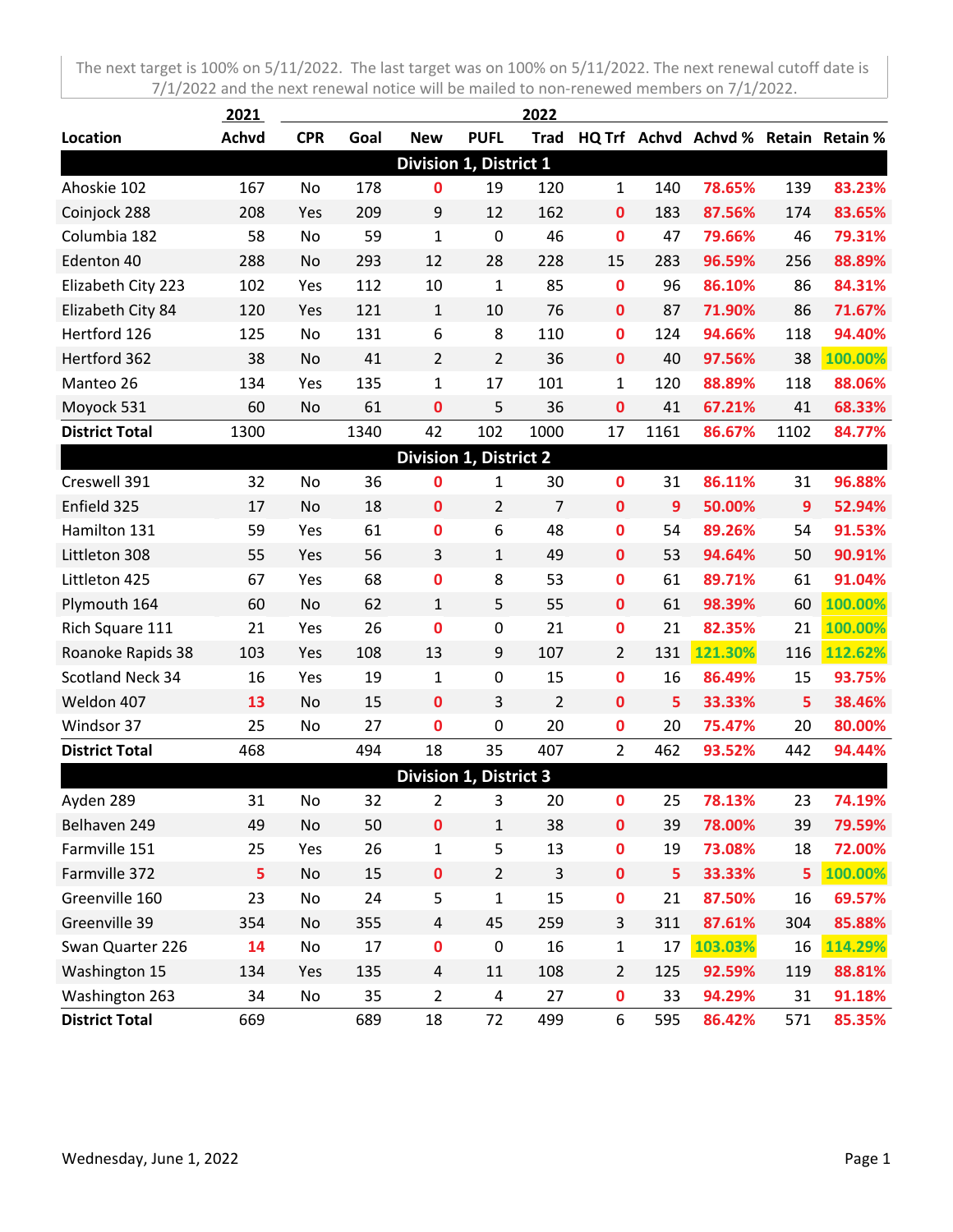|                       | 2021         |            |      |                |                               | 2022        |              |     |                                      |     |         |
|-----------------------|--------------|------------|------|----------------|-------------------------------|-------------|--------------|-----|--------------------------------------|-----|---------|
| Location              | <b>Achvd</b> | <b>CPR</b> | Goal | <b>New</b>     | <b>PUFL</b>                   | <b>Trad</b> |              |     | HQ Trf Achvd Achvd % Retain Retain % |     |         |
|                       |              |            |      |                | Division 1, District 4        |             |              |     |                                      |     |         |
| Elm City 153          | 45           | No         | 50   | 1              | 4                             | 32          | 0            | 37  | 74.75%                               | 36  | 80.00%  |
| Middlesex 278         | 46           | Yes        | 47   | $\mathbf{0}$   | 0                             | 37          | $\mathbf 0$  | 37  | 78.72%                               | 37  | 80.43%  |
| Nashville 110         | 161          | Yes        | 171  | 8              | 8                             | 142         | $\mathbf 0$  | 158 | 92.40%                               | 150 | 93.17%  |
| Nashville 293         | 75           | No         | 76   | 5              | $\overline{4}$                | 52          | $\mathbf{0}$ | 61  | 80.26%                               | 56  | 74.67%  |
| Rocky Mount 58        | 228          | No         | 233  | $\overline{2}$ | 14                            | 167         | $\mathbf 0$  | 183 | 78.54%                               | 181 | 79.39%  |
| Spring Hope 396       | 18           | No         | 20   | 3              | $\mathbf{1}$                  | 17          | $\mathbf{0}$ | 21  | 105.00%                              | 18  | 100.00% |
| Spring Hope 91        | 19           | No         | 21   | 1              | $\mathbf 0$                   | 17          | $\mathbf 0$  | 18  | 87.80%                               | 17  | 89.47%  |
| Stantonsburg 245      | 12           | Yes        | 15   | $\mathbf{1}$   | 0                             | 10          | $\mathbf 0$  | 11  | 73.33%                               | 10  | 83.33%  |
| Tarboro 19            | 126          | No         | 133  | 6              | 14                            | 83          | $\mathbf{1}$ | 104 | 78.49%                               | 97  | 76.98%  |
| Wilson 13             | 213          | No         | 215  | 8              | 20                            | 158         | $\mathbf 0$  | 186 | 86.71%                               | 178 | 83.57%  |
| Wilson 17             | 74           | Yes        | 80   | $\mathbf{1}$   | 6                             | 69          | $\mathbf 0$  | 76  | 95.00%                               | 75  | 101.35% |
| <b>District Total</b> | 1017         |            | 1059 | 36             | 71                            | 784         | $\mathbf{1}$ | 892 | 84.23%                               | 855 | 84.07%  |
|                       |              |            |      |                | <b>Division 1, District 5</b> |             |              |     |                                      |     |         |
| Creedmoor 161         | 50           | No         | 51   | 6              | 3                             | 33          | 1            | 43  | 84.31%                               | 36  | 72.00%  |
| Franklinton 52        | 242          | No         | 248  | 4              | 11                            | 199         | 4            | 218 | 87.90%                               | 210 | 86.78%  |
| Henderson 60          | 129          | Yes        | 130  | 13             | 3                             | 124         | 4            | 144 | 110.77%                              | 127 | 98.45%  |
| Louisburg 105         | 98           | No         | 101  | $\overline{7}$ | 6                             | 88          | $\mathbf{0}$ | 101 | 100.00%                              | 94  | 95.92%  |
| Louisburg 228         | 20           | Yes        | 21   | $\mathbf 0$    | 0                             | 21          | $\mathbf 0$  | 21  | 102.44%                              | 21  | 105.00% |
| Oxford 90             | 70           | No         | 72   | $\overline{4}$ | 10                            | 53          | $\mathbf{0}$ | 67  | 93.06%                               | 63  | 90.00%  |
| Roxboro 138           | 207          | No         | 208  | 27             | 13                            | 182         | 0            | 222 | 106.73%                              | 195 | 94.20%  |

Warrenton 547 32 No 33 4 0 28 **0** 32 **96.97%** 28 **87.50% District Total** 848 864 65 46 728 9 848 **98.20%** 774 **91.27% Division Total** 4302 4445 179 326 3418 35 3958 **89.05%** 3744 **87.03%**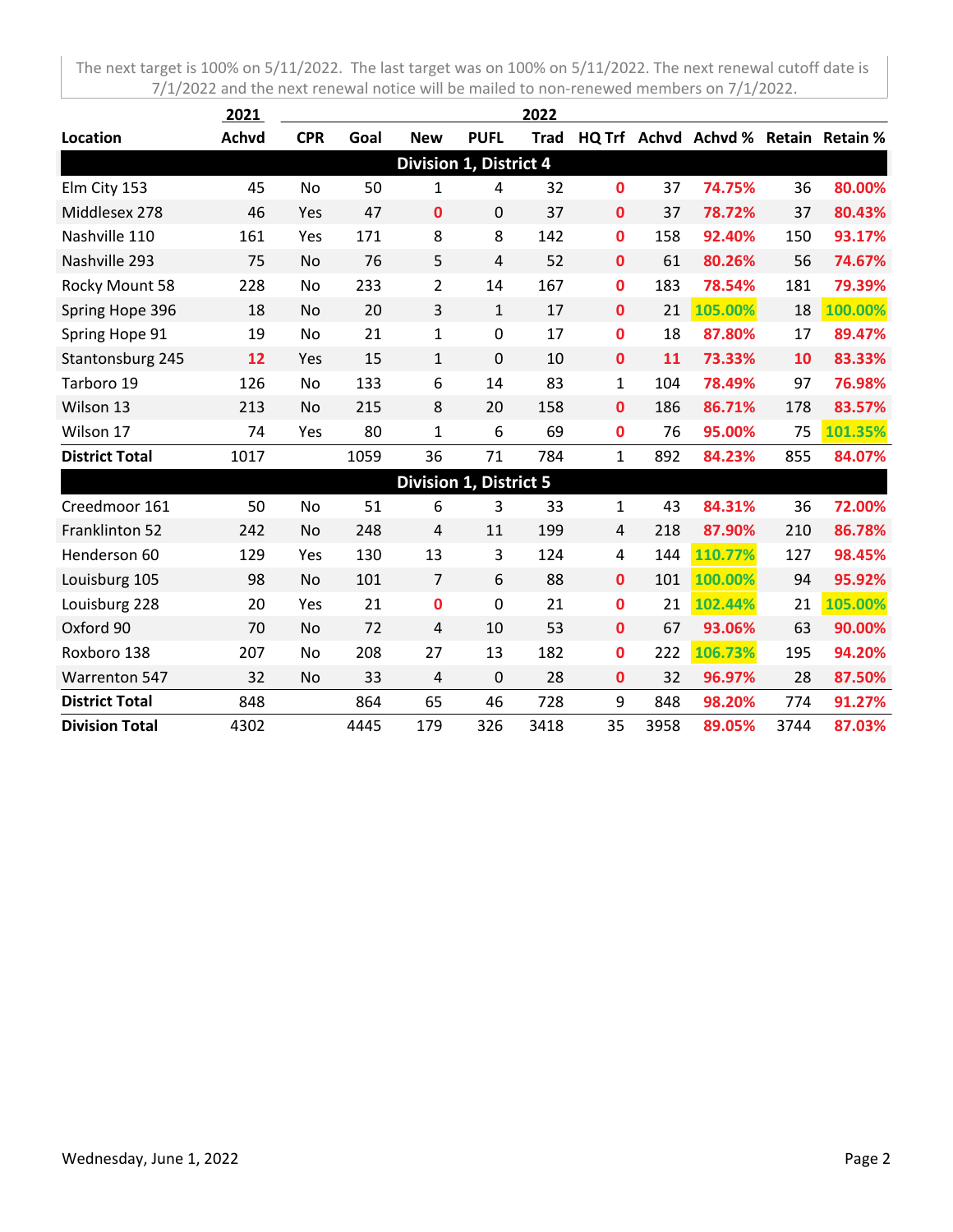|                       | 2021         |            |      |                |                               | 2022 |                |      |                                           |      |         |
|-----------------------|--------------|------------|------|----------------|-------------------------------|------|----------------|------|-------------------------------------------|------|---------|
| Location              | <b>Achvd</b> | <b>CPR</b> | Goal | <b>New</b>     | <b>PUFL</b>                   |      |                |      | Trad HQ Trf Achvd Achvd % Retain Retain % |      |         |
|                       |              |            |      |                | <b>Division 2, District 6</b> |      |                |      |                                           |      |         |
| Beaufort 99           | 96           | Yes        | 97   | 5              | $\overline{7}$                | 63   | $\mathbf 0$    | 75   | 77.32%                                    | 70   | 72.92%  |
| Jacksonville 265      | 414          | Yes        | 415  | 29             | 47                            | 298  | 8              | 382  | 92.05%                                    | 345  | 83.33%  |
| Morehead City 46      | 203          | No         | 211  | 7              | 32                            | 133  | $\mathbf 0$    | 172  | 81.52%                                    | 165  | 81.28%  |
| New Bern 24           | 234          | Yes        | 238  | 6              | 38                            | 154  | $\mathbf{1}$   | 199  | 83.61%                                    | 192  | 82.05%  |
| New Bern 539          | 225          | <b>No</b>  | 226  | 55             | 25                            | 154  | 3              | 237  | 104.87%                                   | 179  | 79.56%  |
| Newport 203           | 143          | Yes        | 144  | $\mathbf{1}$   | 16                            | 104  | $\overline{4}$ | 125  | 86.81%                                    | 120  | 83.92%  |
| Pollocksville 64      | 76           | No         | 87   | $\overline{2}$ | 6                             | 48   | $\mathbf 0$    | 56   | 64.37%                                    | 54   | 71.05%  |
| Swansboro 78          | 161          | No         | 162  | 0              | 15                            | 115  | 0              | 130  | 80.25%                                    | 130  | 80.75%  |
| Trenton 154           | 45           | No         | 49   | $\overline{2}$ | $\mathbf 0$                   | 42   | 0              | 44   | 90.72%                                    | 42   | 93.33%  |
| <b>District Total</b> | 1597         |            | 1629 | 107            | 186                           | 1111 | 16             | 1420 | 87.20%                                    | 1297 | 81.21%  |
|                       |              |            |      |                | <b>Division 2, District 7</b> |      |                |      |                                           |      |         |
| Albertson 379         | 81           | No         | 83   | 3              | 5                             | 64   | 0              | 72   | 86.75%                                    | 69   | 85.19%  |
| Beulaville 511        | 39           | <b>No</b>  | 48   | $\mathbf 0$    | $\overline{2}$                | 52   | $\bf{0}$       | 54   | 113.68%                                   | 54   | 138.46% |
| Falling Creek 504     | 37           | No         | 38   | 0              | 3                             | 19   | $\mathbf 0$    | 22   | 57.89%                                    | 22   | 59.46%  |
| Fremont 184           | 21           | No         | 24   | 0              | $\mathbf 0$                   | 16   | $\mathbf 0$    | 16   | 66.67%                                    | 16   | 76.19%  |
| Goldsboro 11          | 367          | Yes        | 368  | 37             | 39                            | 289  | $\overline{2}$ | 367  | 99.73%                                    | 328  | 89.37%  |
| Goldsboro 215         | 112          | No         | 113  | $\mathbf 0$    | 10                            | 72   | $\bf{0}$       | 82   | 72.57%                                    | 82   | 73.21%  |
| Kenansville 329       | 18           | No         | 19   | 4              | $\mathbf 0$                   | 16   | 0              | 20   | 105.26%                                   | 16   | 88.89%  |
| Kinston 219           | 74           | Yes        | 75   | 12             | 3                             | 52   | $\bf{0}$       | 67   | 89.33%                                    | 55   | 74.32%  |
| Kinston 43            | 141          | Yes        | 146  | 6              | 10                            | 102  | $\mathbf 0$    | 118  | 81.10%                                    | 112  | 79.43%  |
| LaGrange 546          | 19           | No         | 21   | $\mathbf 0$    | $\mathbf 0$                   | 15   | $\mathbf 0$    | 15   | 71.43%                                    | 15   | 78.95%  |
| Mount Olive 103       | 73           | Yes        | 76   | $\overline{7}$ | $\overline{7}$                | 63   | $\mathbf 0$    | 77   | 101.32%                                   | 70   | 95.89%  |
| Pikeville 541         | 45           | Yes        | 46   | 6              | $\overline{7}$                | 30   | $\overline{2}$ | 45   | 97.83%                                    | 37   | 82.22%  |
| Snow Hill 536         | 43           | No         | 44   | 0              | $\mathbf{1}$                  | 32   | $\mathbf 0$    | 33   | 75.00%                                    | 33   | 76.74%  |
| Snow Hill 94          | 121          | Yes        | 133  | 4              | 9                             | 99   | 5              | 117  | 87.97%                                    | 108  | 89.26%  |
| Wallace 156           | 69           | Yes        | 70   | $\mathbf 0$    | $\overline{4}$                | 56   | $\mathbf 0$    | 60   | 85.71%                                    | 60   | 86.96%  |
| Walstonburg 332       | 37           | <b>No</b>  | 41   | 4              | $\overline{2}$                | 21   | $\mathbf 0$    | 27   | 66.67%                                    | 23   | 62.16%  |
| Warsaw 127            | 25           | No         | 26   | $\overline{2}$ | $\overline{2}$                | 25   | 0              | 29   | 111.54%                                   | 27   | 108.00% |
| <b>District Total</b> | 1322         |            | 1370 | 85             | 104                           | 1023 | 9              | 1221 | 89.16%                                    | 1127 | 85.25%  |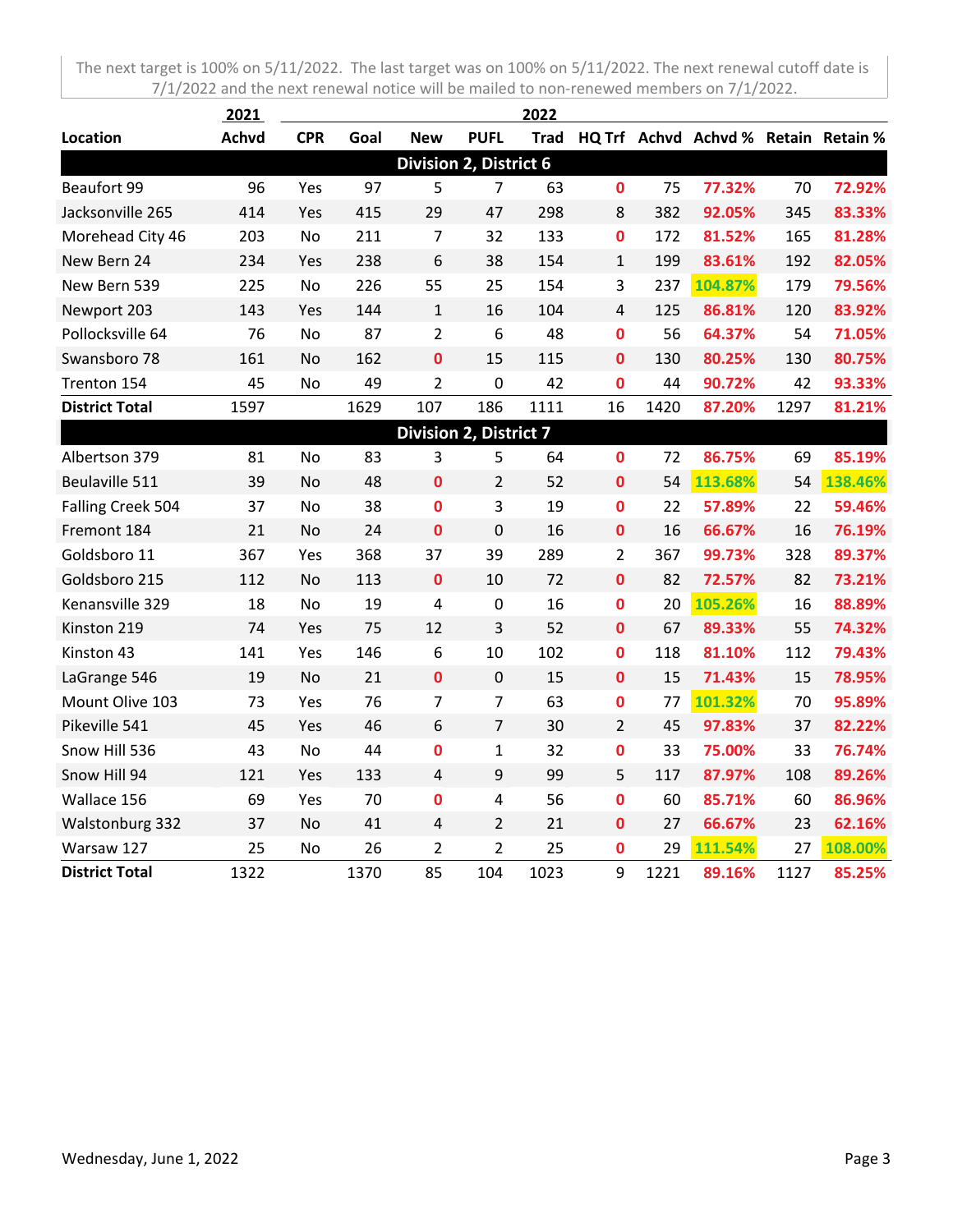|                       | 2021         |            |      |                               |                               | 2022 |                |      |                                           |      |         |
|-----------------------|--------------|------------|------|-------------------------------|-------------------------------|------|----------------|------|-------------------------------------------|------|---------|
| Location              | <b>Achvd</b> | <b>CPR</b> | Goal | <b>New</b>                    | <b>PUFL</b>                   |      |                |      | Trad HQ Trf Achvd Achvd % Retain Retain % |      |         |
|                       |              |            |      |                               | <b>Division 2, District 8</b> |      |                |      |                                           |      |         |
| Clinton 22            | 44           | No         | 45   | 0                             | 3                             | 27   | 0              | 30   | 66.67%                                    | 30   | 68.18%  |
| Clinton 319           | 92           | No         | 93   | $\mathbf 0$                   | 5                             | 76   | $\mathbf 0$    | 81   | 87.57%                                    | 81   | 88.04%  |
| Fayetteville 202      | 402          | No         | 401  | 20                            | 54                            | 238  | $\overline{2}$ | 314  | 78.30%                                    | 292  | 72.64%  |
| Fayetteville 32       | 562          | No         | 578  | 37                            | 85                            | 312  | $\mathbf{1}$   | 435  | 75.26%                                    | 397  | 70.64%  |
| Fayetteville 525      | 357          | No         | 358  | 83                            | 39                            | 299  | $\mathbf{1}$   | 422  | 117.88%                                   | 338  | 94.68%  |
| Garland 502           | 23           | No         | 24   | $\mathbf{1}$                  | $\overline{2}$                | 16   | $\mathbf{0}$   | 19   | 79.17%                                    | 18   | 78.26%  |
| Newton Grove 133      | 27           | No         | 27   | $\mathbf 0$                   | $\mathbf{1}$                  | 21   | 0              | 22   | 81.48%                                    | 22   | 81.48%  |
| Spring Lake 230       | 266          | No         | 320  | 12                            | 51                            | 150  | $\mathbf{1}$   | 214  | 66.88%                                    | 201  | 75.56%  |
| <b>District Total</b> | 1773         |            | 1846 | 153                           | 240                           | 1139 | 5              | 1537 | 83.28%                                    | 1379 | 77.78%  |
|                       |              |            |      | <b>Division 2, District 9</b> |                               |      |                |      |                                           |      |         |
| Burgaw 165            | 71           | No         | 74   | 0                             | 12                            | 49   | $\mathbf 0$    | 61   | 82.99%                                    | 61   | 85.92%  |
| Burgaw 294            | 21           | No         | 22   | 5                             | $\overline{4}$                | 22   | $\mathbf 0$    | 31   | 140.91%                                   | 26   | 123.81% |
| Calabash 503          | 706          | No         | 717  | 30                            | 40                            | 575  | 6              | 651  | 90.79%                                    | 615  | 87.11%  |
| East Arcadia 521      | 30           | <b>No</b>  | 31   | $\mathbf{1}$                  | $\overline{2}$                | 25   | $\mathbf{0}$   | 28   | 90.32%                                    | 27   | 90.00%  |
| Elizabethtown 404     | 88           | No         | 96   | 3                             | 9                             | 74   | $\bf{0}$       | 86   | 90.05%                                    | 83   | 94.32%  |
| Fair Bluff 204        | 20           | No         | 21   | $\mathbf 0$                   | $\mathbf 0$                   | 18   | $\mathbf 0$    | 18   | 85.71%                                    | 18   | 90.00%  |
| Hampstead 167         | 176          | No         | 181  | 4                             | 32                            | 107  | $\mathbf{1}$   | 144  | 79.78%                                    | 139  | 78.98%  |
| Leland 68             | 191          | No         | 192  | 19                            | 16                            | 160  | 8              | 203  | 105.73%                                   | 176  | 92.15%  |
| Oak Island 454        | 67           | No         | 68   | 12                            | $\overline{3}$                | 60   | $\overline{2}$ | 77   | 113.24%                                   | 63   | 94.03%  |
| Pleasure Island 129   | 376          | No         | 377  | 37                            | 20                            | 314  | 14             | 385  | 102.12%                                   | 334  | 88.83%  |
| Shallotte 550         | 68           | No         | 69   | $\overline{2}$                | $\boldsymbol{6}$              | 37   | $\mathbf{0}$   | 45   | 65.22%                                    | 43   | 63.24%  |
| Southport 213         | 32           | No         | 36   | $\mathbf{1}$                  | $\overline{2}$                | 33   | $\mathbf 0$    | 36   | 101.41%                                   | 35   | 109.38% |
| Southport 551         | 65           | Yes        | 66   | 9                             | 5                             | 54   | $\overline{2}$ | 70   | 106.06%                                   | 59   | 90.77%  |
| St James 543          | 263          | Yes        | 264  | 16                            | 16                            | 222  | 3              | 257  | 97.35%                                    | 238  | 90.49%  |
| Tabor City 507        | 29           | No         | 30   | $\mathbf 0$                   | 3                             | 12   | $\mathbf 0$    | 15   | 50.00%                                    | 15   | 51.72%  |
| Whiteville 137        | 39           | No         | 45   | $\mathbf 0$                   | $\overline{2}$                | 23   | $\mathbf{0}$   | 25   | 55.56%                                    | 25   | 64.10%  |
| Whiteville 233        | 40           | No         | 41   | $\mathbf{1}$                  | 0                             | 37   | $\mathbf 0$    | 38   | 92.68%                                    | 37   | 92.50%  |
| Wilmington 10         | 806          | Yes        | 816  | 56                            | 89                            | 586  | 6              | 737  | 90.37%                                    | 675  | 83.75%  |
| Wilmington 545        | 158          | Yes        | 159  | 4                             | 17                            | 101  | $\mathbf{1}$   | 123  | 77.36%                                    | 118  | 74.68%  |
| <b>District Total</b> | 3246         |            | 3303 | 200                           | 278                           | 2509 | 43             | 3030 | 91.75%                                    | 2787 | 85.86%  |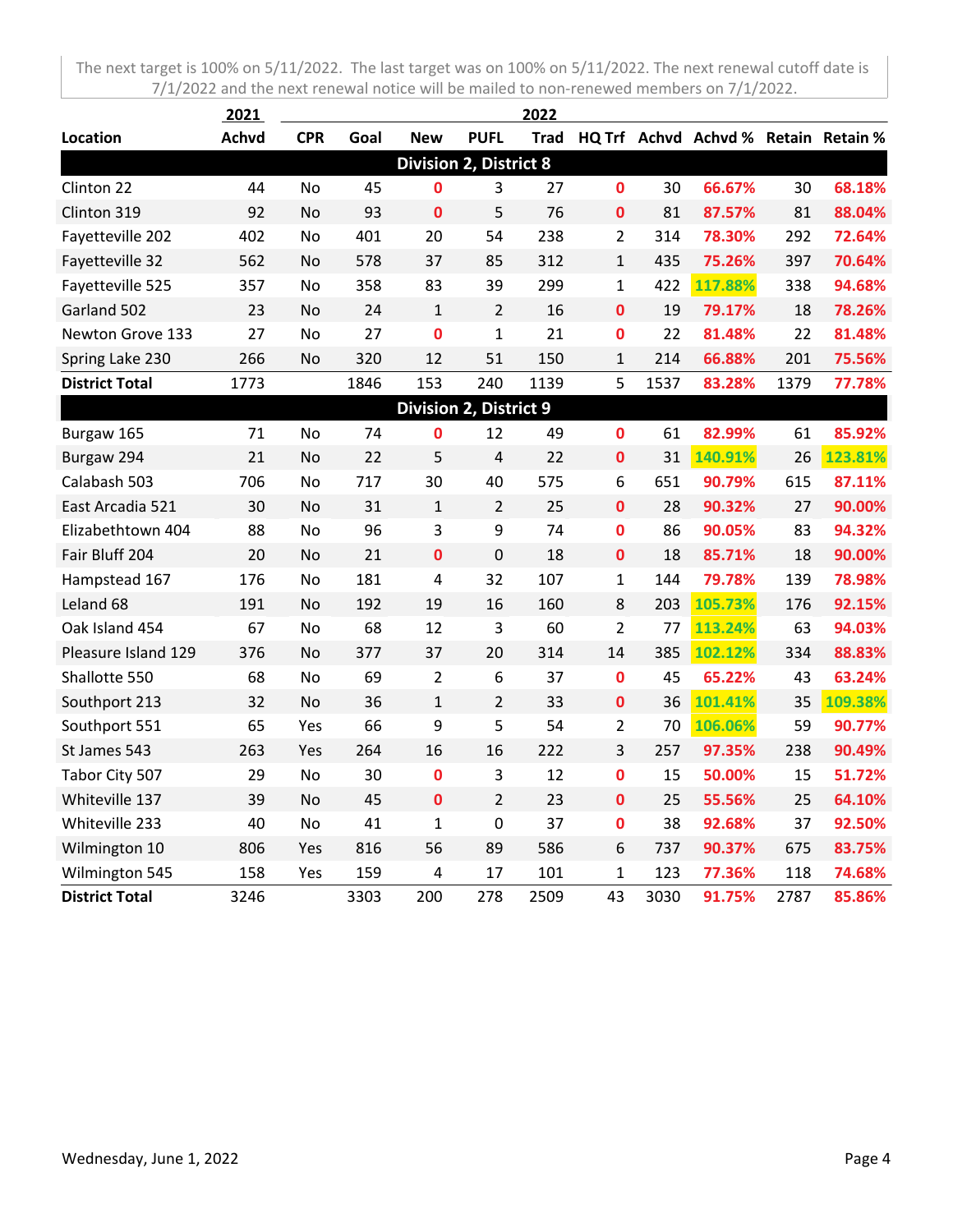|                       | 2021  |            |      |                                |                | 2022 |              |      |               |      |                        |
|-----------------------|-------|------------|------|--------------------------------|----------------|------|--------------|------|---------------|------|------------------------|
| Location              | Achvd | <b>CPR</b> | Goal | <b>New</b>                     | <b>PUFL</b>    | Trad | HQ Trf       |      | Achyd Achyd % |      | <b>Retain Retain %</b> |
|                       |       |            |      | <b>Division 2, District 10</b> |                |      |              |      |               |      |                        |
| Fairmont 548          | 19    | No         | 20   | 0                              | 1              | 18   | $\mathbf 0$  | 19   | 95.00%        | 19   | 100.00%                |
| Laurinburg 181        | 62    | No.        | 63   | 4                              | 4              | 48   | $\mathbf 0$  | 56   | 88.89%        | 52   | 83.87%                 |
| Laurinburg 50         | 107   | No.        | 111  | 1                              | 4              | 100  | $\mathbf{0}$ | 105  | 95.02%        | 104  | 97.20%                 |
| Lumberton 42          | 59    | No.        | 60   | $\mathbf 0$                    | 7              | 39   | $\mathbf 0$  | 46   | 76.67%        | 46   | 77.97%                 |
| Maxton 117            | 31    | No.        | 34   | $\mathbf 0$                    | 0              | 22   | $\mathbf{0}$ | 22   | 64.71%        | 22   | 70.97%                 |
| Maxton 214            | 13    | No.        | 15   | $\mathbf 0$                    | 0              | 12   | $\mathbf{0}$ | 12   | 80.00%        | 12   | 92.31%                 |
| Pembroke 205          | 30    | No.        | 31   | 0                              | $\overline{2}$ | 23   | $\mathbf 0$  | 25   | 80.65%        | 25   | 83.33%                 |
| Red Springs 35        | 31    | No.        | 32   | $\mathbf{0}$                   | $\overline{2}$ | 28   | $\mathbf{0}$ | 30   | 93.75%        | 30   | 96.77%                 |
| Rowland 271           | 15    | No.        | 16   | $\mathbf 0$                    | 1              | 9    | $\mathbf 0$  | 10   | 62.50%        | 10   | 66.67%                 |
| St Pauls 5            | 42    | No         | 43   | 0                              | 3              | 30   | $\mathbf 0$  | 33   | 77.65%        | 33   | 78.57%                 |
| <b>District Total</b> | 409   |            | 424  | 5                              | 24             | 329  | $\mathbf 0$  | 358  | 84.43%        | 353  | 86.31%                 |
| <b>Division Total</b> | 8347  |            | 8570 | 550                            | 832            | 6111 | 73           | 7566 | 88.28%        | 6943 | 83.18%                 |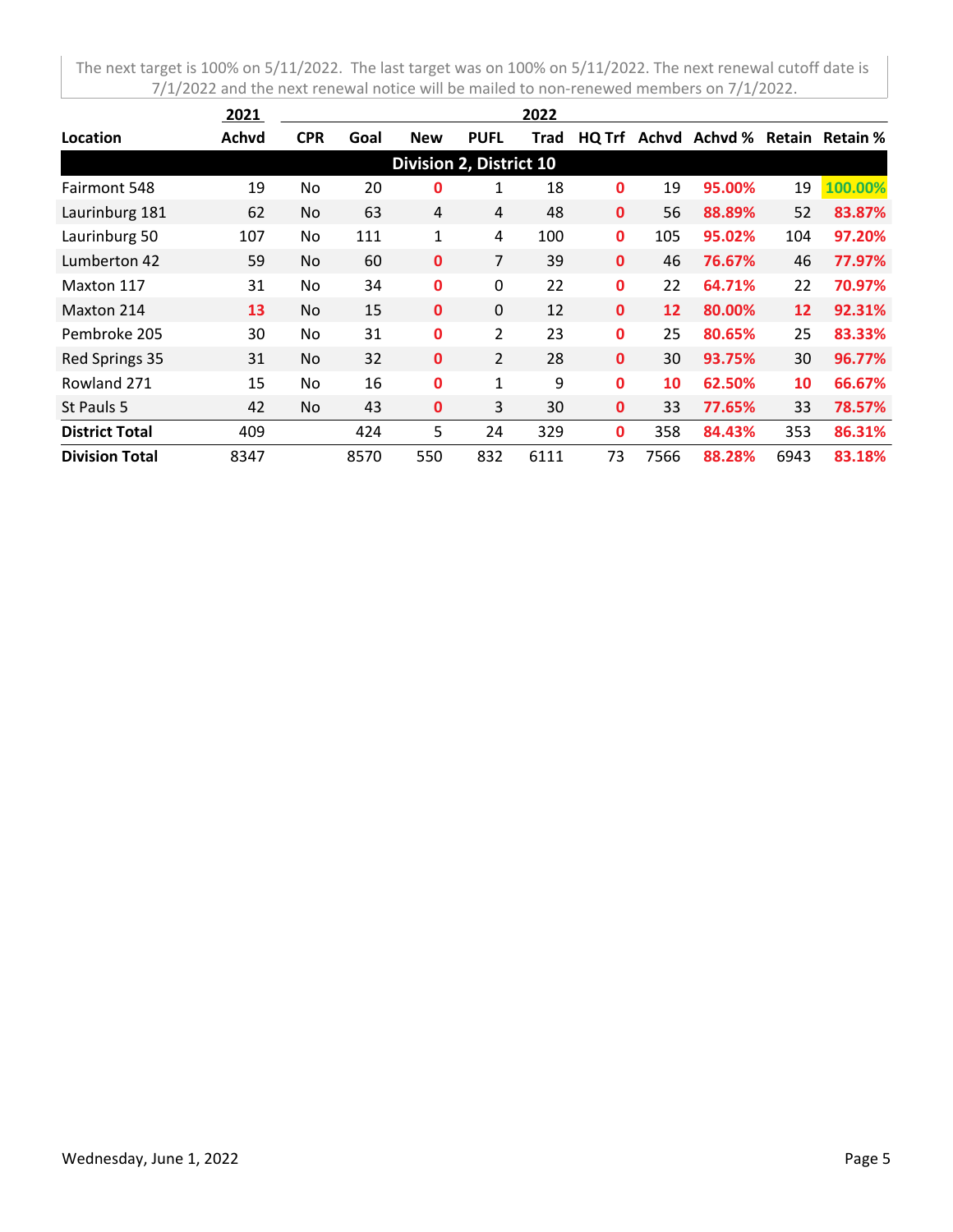|                       | 2021         |            |      |                         |                | 2022        |              |      |                                      |      |         |
|-----------------------|--------------|------------|------|-------------------------|----------------|-------------|--------------|------|--------------------------------------|------|---------|
| Location              | <b>Achvd</b> | <b>CPR</b> | Goal | <b>New</b>              | <b>PUFL</b>    | <b>Trad</b> |              |      | HQ Trf Achvd Achvd % Retain Retain % |      |         |
|                       |              |            |      | Division 3, District 11 |                |             |              |      |                                      |      |         |
| Apex 124              | 165          | Yes        | 166  | 17                      | 12             | 136         | 6            | 171  | 103.01%                              | 148  | 89.70%  |
| Benson 109            | 408          | <b>No</b>  | 435  | 12                      | 27             | 333         | $\mathbf{1}$ | 373  | 85.85%                               | 360  | 88.24%  |
| <b>Cary 540</b>       | 37           | Yes        | 38   | 8                       | 5              | 30          | $\mathbf{1}$ | 44   | 115.79%                              | 35   | 94.59%  |
| Cary 67               | 280          | Yes        | 281  | $\overline{7}$          | 47             | 189         | $\mathbf{1}$ | 244  | 86.83%                               | 236  | 84.29%  |
| Clayton 518           | 49           | No         | 50   | 3                       | $\overline{4}$ | 32          | $\mathbf{1}$ | 40   | 80.00%                               | 36   | 73.47%  |
| Clayton 71            | 306          | Yes        | 307  | 11                      | 35             | 219         | $\mathbf{1}$ | 266  | 86.64%                               | 254  | 83.01%  |
| Four Oaks 346         | 114          | No         | 121  | 5                       | 6              | 81          | 0            | 92   | 76.35%                               | 87   | 76.32%  |
| Fuquay-Varina 116     | 1017         | No         | 1018 | 97                      | 92             | 801         | 38           | 1028 | 100.98%                              | 893  | 87.81%  |
| Garner 232            | 208          | No         | 209  | 3                       | 18             | 137         | $\mathbf{1}$ | 159  | 76.08%                               | 155  | 74.52%  |
| Kenly 328             | 34           | No         | 35   | $\mathbf 0$             | 3              | 28          | $\mathbf 0$  | 31   | 89.86%                               | 31   | 91.18%  |
| Knightdale 529        | 60           | No         | 61   | $\mathbf 0$             | $\mathbf{1}$   | 47          | $\mathbf{0}$ | 48   | 78.69%                               | 48   | 80.00%  |
| Pine Level 405        | 104          | Yes        | 105  | $\mathbf{1}$            | 8              | 83          | $\mathbf 0$  | 92   | 87.62%                               | 91   | 87.50%  |
| Raleigh 1             | 525          | Yes        | 526  | $\overline{2}$          | 82             | 349         | $\mathbf 0$  | 433  | 82.32%                               | 431  | 82.10%  |
| Raleigh 157           | 118          | No         | 119  | $\mathbf{1}$            | 13             | 66          | $\mathbf 0$  | 80   | 67.23%                               | 79   | 66.95%  |
| Raleigh 297           | 93           | No         | 94   | 0                       | 8              | 52          | 0            | 60   | 63.83%                               | 60   | 64.52%  |
| Selma 141             | 91           | No         | 92   | 5                       | 8              | 68          | $\mathbf 0$  | 81   | 88.04%                               | 76   | 83.52%  |
| Smithfield 132        | 64           | Yes        | 71   | 0                       | 10             | 52          | $\mathbf{1}$ | 63   | 88.73%                               | 62   | 96.88%  |
| Smithfield 270        | 57           | Yes        | 58   | $\overline{2}$          | 3              | 45          | $\mathbf 0$  | 50   | 86.21%                               | 48   | 84.21%  |
| Swift Creek 530       | 35           | No         | 36   | 0                       | 3              | 23          | $\mathbf 0$  | 26   | 72.22%                               | 26   | 74.29%  |
| Wake Forest 187       | 275          | Yes        | 276  | 3                       | 27             | 211         | $\mathbf 0$  | 241  | 87.32%                               | 238  | 86.55%  |
| Wendell 148           | 108          | No         | 112  | 6                       | 12             | 74          | $\mathbf 0$  | 92   | 82.14%                               | 86   | 79.63%  |
| Zebulon 363           | 16           | No         | 18   | $\mathbf 0$             | $\mathbf 1$    | 16          | $\mathbf{1}$ | 18   | 100.00%                              | 17   | 106.25% |
| <b>District Total</b> | 4164         |            | 4227 | 183                     | 425            | 3072        | 52           | 3732 | 88.30%                               | 3497 | 83.98%  |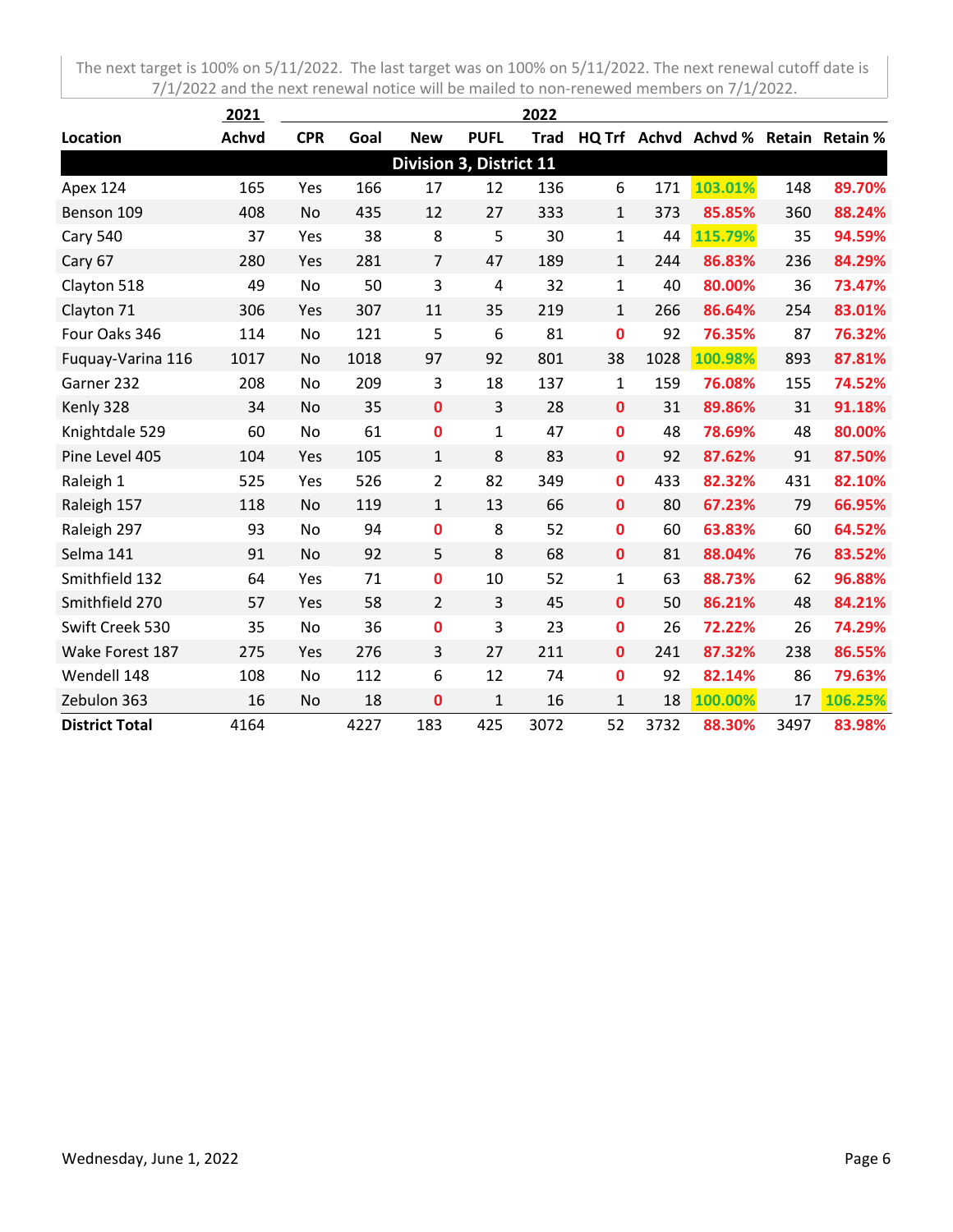|                       | 2021           |            |      |                                |                | 2022        |                |              |                                      |      |         |
|-----------------------|----------------|------------|------|--------------------------------|----------------|-------------|----------------|--------------|--------------------------------------|------|---------|
| Location              | Achvd          | <b>CPR</b> | Goal | <b>New</b>                     | <b>PUFL</b>    | <b>Trad</b> |                |              | HQ Trf Achvd Achvd % Retain Retain % |      |         |
|                       |                |            |      | Division 3, District 12        |                |             |                |              |                                      |      |         |
| Altamahaw 357         | 20             | <b>No</b>  | 21   | 1                              | 0              | 14          | $\mathbf{0}$   | 15           | 71.43%                               | 14   | 70.00%  |
| <b>Burlington 63</b>  | 316            | Yes        | 317  | 9                              | 18             | 241         | 2              | 270          | 85.17%                               | 259  | 81.96%  |
| Chapel Hill 6         | 317            | Yes        | 318  | 28                             | 32             | 205         | $\mathbf{1}$   | 266          | 83.65%                               | 237  | 74.76%  |
| Durham 175            | 34             | No         | 41   | $\mathbf{1}$                   | 6              | 33          | $\mathbf{1}$   | 41           | 100.00%                              | 39   | 114.71% |
| Durham 7              | 292            | Yes        | 293  | 18                             | 20             | 195         | $\mathbf{1}$   | 234          | 79.86%                               | 215  | 73.63%  |
| Graham 549            | 25             | No         | 30   | $\mathbf 0$                    | $\mathbf{1}$   | 18          | $\mathbf 0$    | 19           | 64.41%                               | 19   | 76.00%  |
| Haw River 427         | 47             | <b>No</b>  | 49   | 3                              | $\mathbf{1}$   | 43          | $\mathbf{1}$   | 48           | 97.96%                               | 44   | 93.62%  |
| Lowes Grove 416       | 54             | Yes        | 55   | $\mathbf{1}$                   | 9              | 38          | $\overline{2}$ | 50           | 90.91%                               | 47   | 87.04%  |
| Mebane 95             | 117            | No         | 118  | 3                              | 10             | 88          | $\mathbf{1}$   | 102          | 86.44%                               | 98   | 83.76%  |
| Prospect Hill 447     | 48             | Yes        | 49   | $\mathbf 0$                    | $\mathbf{1}$   | 41          | $\mathbf{1}$   | 43           | 87.76%                               | 42   | 87.50%  |
| Schley 452            | 40             | No         | 41   | 0                              | 3              | 26          | $\mathbf{0}$   | 29           | 70.73%                               | 29   | 72.50%  |
| Snow Camp 305         | 25             | No         | 30   | $\mathbf 0$                    | $\mathbf{1}$   | 24          | $\mathbf 0$    | 25           | 83.33%                               | 25   | 100.00% |
| Yanceyville 210       | 56             | No         | 57   | $\overline{2}$                 | 3              | 30          | $\mathbf{1}$   | 36           | 63.16%                               | 33   | 58.93%  |
| Yanceyville 89        | 63             | No         | 64   | 4                              | $\overline{2}$ | 59          | $\mathbf 0$    | 65           | 101.56%                              | 61   | 96.83%  |
| <b>District Total</b> | 1454           |            | 1483 | 70                             | 107            | 1055        | 11             | 1243         | 83.84%                               | 1162 | 79.92%  |
|                       |                |            |      | <b>Division 3, District 13</b> |                |             |                |              |                                      |      |         |
| Angier 436            | 68             | Yes        | 71   | 4                              | 9              | 43          | 5              | 61           | 86.52%                               | 52   | 76.47%  |
| Broadway 347          | 29             | No         | 31   | $\mathbf{1}$                   | 2              | 23          | $\mathbf 0$    | 26           | 83.87%                               | 25   | 86.21%  |
| Dunn 59               | 201            | No         | 211  | 4                              | 10             | 167         | $\mathbf 0$    | 181          | 85.78%                               | 177  | 88.06%  |
| Goldston 292          | 19             | No         | 23   | $\mathbf 0$                    | $\overline{2}$ | 16          | $\mathbf{0}$   | 18           | 80.00%                               | 18   | 94.74%  |
| Lillington 28         | 60             | No         | 62   | 0                              | 9              | 39          | $\bf{0}$       | 48           | 78.05%                               | 48   | 80.00%  |
| Pittsboro 283         | 32             | No         | 33   | $\mathbf 0$                    | $\overline{2}$ | 24          | $\mathbf 0$    | 26           | 78.79%                               | 26   | 81.25%  |
| <b>Sanford 237</b>    | $\overline{2}$ | No         |      | $\bf{0}$                       | $\mathbf{1}$   | $\bf{0}$    | $\bf{0}$       | $\mathbf{1}$ |                                      | 1    | 50.00%  |
| Sanford 382           | 306            | Yes        | 307  | 14                             | 57             | 197         | $\mathbf{1}$   | 269          | 87.62%                               | 254  | 83.01%  |
| Siler City 277        | 9              | No         | 15   | $\mathbf{1}$                   | $\mathbf 0$    | 9           | $\mathbf 0$    | 10           | 66.67%                               | 9    | 100.00% |
| Siler City 93         | 41             | No         | 42   | $\overline{2}$                 | 0              | 32          | 0              | 34           | 80.95%                               | 32   | 78.05%  |
| <b>District Total</b> | 767            |            | 794  | 26                             | 92             | 550         | 6              | 674          | 84.94%                               | 642  | 83.70%  |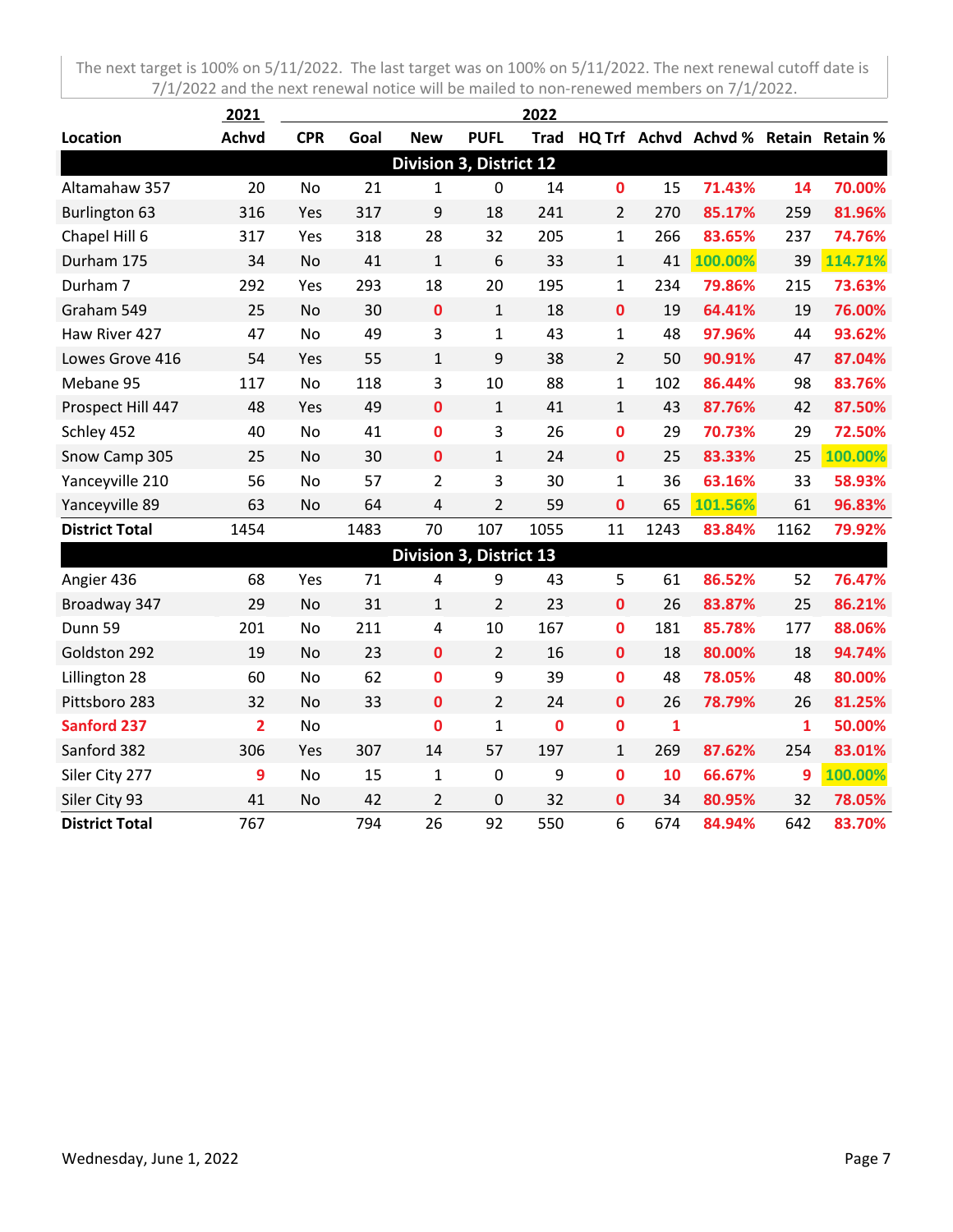|                            | 2021         |            |      |                         |                | 2022        |              |      |                                      |      |         |
|----------------------------|--------------|------------|------|-------------------------|----------------|-------------|--------------|------|--------------------------------------|------|---------|
| Location                   | <b>Achvd</b> | <b>CPR</b> | Goal | <b>New</b>              | <b>PUFL</b>    | <b>Trad</b> |              |      | HQ Trf Achvd Achvd % Retain Retain % |      |         |
|                            |              |            |      | Division 3, District 14 |                |             |              |      |                                      |      |         |
| <b>Eden 254</b>            | 72           | Yes        | 73   | 0                       | 4              | 54          | 0            | 58   | 79.45%                               | 58   | 80.56%  |
| Greensboro 267             | 41           | Yes        | 42   | $\overline{2}$          | 3              | 29          | 0            | 34   | 80.95%                               | 32   | 78.05%  |
| Greensboro 386             | 202          | No         | 220  | 4                       | 29             | 134         | $\mathbf{1}$ | 168  | 76.36%                               | 163  | 80.69%  |
| Greensboro 53              | 452          | No         | 459  | 6                       | 40             | 343         | $\mathbf{1}$ | 390  | 84.97%                               | 383  | 84.73%  |
| <b>Guilford College 83</b> | 82           | No         | 83   | 0                       | 14             | 44          | 0            | 58   | 69.88%                               | 58   | 70.73%  |
| High Point 87              | 284          | Yes        | 285  | 8                       | 24             | 250         | $\mathbf{1}$ | 283  | 99.30%                               | 274  | 96.48%  |
| Madison 80                 | 53           | No         | 54   | 0                       | 3              | 38          | 0            | 41   | 75.93%                               | 41   | 77.36%  |
| Mayodan 534                | 112          | Yes        | 113  | 5                       | 6              | 97          | 6            | 114  | 100.88%                              | 103  | 91.96%  |
| Reidsville 199             | 15           | No         | 17   | $\mathbf{1}$            | $\overline{2}$ | 13          | 0            | 16   | 96.97%                               | 15   | 100.00% |
| Reidsville 79              | 95           | Yes        | 99   | 3                       | 9              | 73          | 0            | 85   | 86.29%                               | 82   | 86.32%  |
| <b>District Total</b>      | 1408         |            | 1444 | 29                      | 134            | 1075        | 9            | 1247 | 86.36%                               | 1209 | 85.87%  |
|                            |              |            |      | Division 3, District 15 |                |             |              |      |                                      |      |         |
| Asheboro 45                | 247          | Yes        | 249  | 19                      | 25             | 175         | 9            | 228  | 91.57%                               | 200  | 80.97%  |
| Lexington 255              | 56           | Yes        | 63   | $\overline{2}$          | $\overline{2}$ | 54          | 0            | 58   | 92.06%                               | 56   | 100.00% |
| Lexington 8                | 393          | No         | 418  | 0                       | 53             | 280         | 0            | 333  | 79.76%                               | 333  | 84.73%  |
| Liberty 81                 | 191          | Yes        | 192  | 9                       | 19             | 166         | 4            | 198  | 103.13%                              | 185  | 96.86%  |
| Reeds 162                  | 34           | Yes        | 36   | 0                       | 5              | 27          | 0            | 32   | 90.14%                               | 32   | 94.12%  |
| Thomasville 284            | 14           | Yes        | 17   | $\mathbf{1}$            | $\overline{4}$ | 11          | 6            | 22   | 129.41%                              | 15   | 107.14% |
| <b>District Total</b>      | 935          |            | 974  | 31                      | 108            | 713         | 19           | 871  | 89.43%                               | 821  | 87.81%  |
| <b>Division Total</b>      | 8728         |            | 8921 | 339                     | 866            | 6465        | 97           | 7767 | 87.07%                               | 7331 | 83.99%  |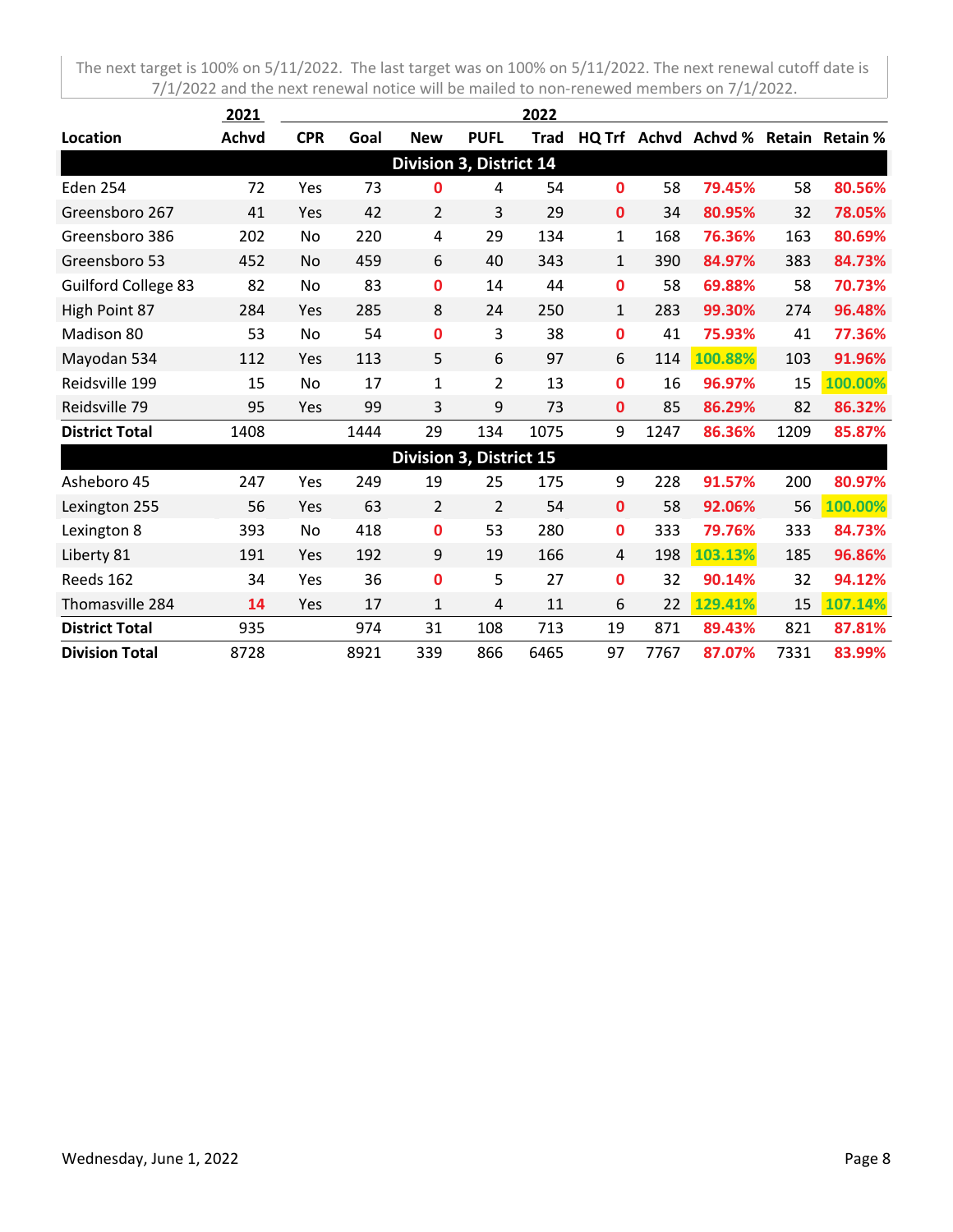|                       | <u> 2021 </u> |            |      |                                |                | 2022           |                |                         |                                      |                |         |
|-----------------------|---------------|------------|------|--------------------------------|----------------|----------------|----------------|-------------------------|--------------------------------------|----------------|---------|
| Location              | <b>Achvd</b>  | <b>CPR</b> | Goal | <b>New</b>                     | <b>PUFL</b>    | <b>Trad</b>    |                |                         | HQ Trf Achvd Achvd % Retain Retain % |                |         |
|                       |               |            |      | <b>Division 4, District 16</b> |                |                |                |                         |                                      |                |         |
| Aberdeen 72           | 99            | No         | 100  | 3                              | 13             | 71             | $\mathbf 0$    | 87                      | 87.00%                               | 84             | 84.85%  |
| Carthage 12           | 175           | Yes        | 176  | 10                             | 9              | 135            | $\overline{2}$ | 156                     | 88.64%                               | 144            | 82.29%  |
| Ellerbe 73            |               | No         |      | 18                             | $\pmb{0}$      | $\overline{2}$ | $\bf{0}$       | 20                      |                                      | $\overline{2}$ |         |
| Hamlet 49             | 69            | No         | 76   | $\overline{2}$                 | 6              | 59             | $\mathbf 0$    | 67                      | 88.74%                               | 65             | 94.20%  |
| Mt Gilead 92          | 28            | Yes        | 30   | $\pmb{0}$                      | $\mathbf 1$    | 23             | $\bf{0}$       | 24                      | 80.00%                               | 24             | 85.71%  |
| Pinehurst 350         | 101           | No         | 102  | $\overline{2}$                 | 16             | 74             | $\mathbf{1}$   | 93                      | 91.18%                               | 90             | 89.11%  |
| Raeford 20            | 59            | No         | 66   | $\mathbf 0$                    | 15             | 27             | $\bf{0}$       | 42                      | 63.64%                               | 42             | 71.19%  |
| Rockingham 147        | 132           | No         | 133  | $\overline{2}$                 | 17             | 93             | $\mathbf{1}$   | 113                     | 84.96%                               | 110            | 83.33%  |
| Southern Pines 177    | 65            | Yes        | 66   | 8                              | $\overline{7}$ | 53             | $\mathbf 0$    | 68                      | 103.03%                              | 60             | 92.31%  |
| Troy 159              | 62            | Yes        | 63   | 5                              | 5              | 54             | $\mathbf 0$    | 64                      | 101.59%                              | 59             | 95.16%  |
| Troy 358              | 13            | No         | 15   | 0                              | 0              | 13             | $\mathbf 0$    | 13                      | 89.66%                               | 13             | 100.00% |
| <b>Vass 296</b>       | 105           | Yes        | 106  | 4                              | 16             | 75             | 0              | 95                      | 89.62%                               | 91             | 86.67%  |
| <b>West End 303</b>   | 3             | No         |      | $\bf{0}$                       | $\mathbf{1}$   | $\overline{2}$ | $\bf{0}$       | $\overline{\mathbf{3}}$ |                                      | 3              | 100.00% |
| <b>District Total</b> | 911           |            | 932  | 54                             | 106            | 681            | 4              | 845                     | 90.67%                               | 787            | 86.39%  |
|                       |               |            |      | Division 4, District 17        |                |                |                |                         |                                      |                |         |
| Albemarle 520         | 96            | No         | 97   | $\mathbf{1}$                   | 3              | 81             | $\mathbf{1}$   | 86                      | 88.66%                               | 84             | 87.50%  |
| Albemarle 76          | 95            | No         | 96   | 6                              | 10             | 75             | $\mathbf 0$    | 91                      | 94.79%                               | 85             | 89.47%  |
| Concord 172           | 12            | No         | 15   | $\mathbf 0$                    | $\overline{2}$ | 6              | $\mathbf 0$    | 8                       | 53.33%                               | 8              | 66.67%  |
| Concord 51            | 376           | Yes        | 377  | 16                             | 39             | 283            | $\mathbf 0$    | 338                     | 89.66%                               | 322            | 85.64%  |
| Harrisburg 523        | 57            | Yes        | 62   | $\overline{2}$                 | 3              | 48             | 0              | 53                      | 86.18%                               | 51             | 89.47%  |
| Indian Trail 458      | 103           | Yes        | 107  | 6                              | 6              | 84             | $\mathbf 0$    | 96                      | 89.72%                               | 90             | 87.38%  |
| Kannapolis 115        | 173           | Yes        | 176  | $\overline{7}$                 | 16             | 140            | $\bf{0}$       | 163                     | 92.61%                               | 156            | 90.17%  |
| Marshville 121        | 41            | No         | 42   | $\mathbf{1}$                   | 3              | 30             | $\mathbf 0$    | 34                      | 80.95%                               | 33             | 80.49%  |
| Marshville 446        | 28            | Yes        | 29   | $\mathbf{1}$                   | $\mathbf{1}$   | 17             | $\bf{0}$       | 19                      | 65.52%                               | 18             | 64.29%  |
| Midland 433           | 80            | No         | 81   | $\overline{7}$                 | 4              | 67             | $\bf{0}$       | 78                      | 96.30%                               | 71             | 88.75%  |
| Monroe 212            | 20            | No         | 22   | $\mathbf 1$                    | 3              | 17             | 0              | 21                      | 97.67%                               | 20             | 100.00% |
| Monroe 27             | 145           | No         | 146  | 5                              | 18             | 116            | $\mathbf 0$    | 139                     | 95.21%                               | 134            | 92.41%  |
| Mt Pleasant 301       | 25            | No         | 26   | $\mathbf 0$                    | 6              | 15             | $\mathbf 0$    | 21                      | 80.77%                               | 21             | 84.00%  |
| New Salem 440         | 72            | No         | 82   | $\pmb{0}$                      | 3              | 64             | $\pmb{0}$      | 67                      | 81.71%                               | 67             | 93.06%  |
| Unionville 535        | 168           | No         | 169  | 12                             | 5              | 145            | $\mathbf{1}$   | 163                     | 96.45%                               | 150            | 89.29%  |
| Waxhaw 208            | 189           | Yes        | 190  | 6                              | 21             | 150            | $\mathbf 0$    | 177                     | 93.16%                               | 171            | 90.48%  |
| Wingate 431           | 27            | No         | 28   | $\mathbf 1$                    | $\pmb{0}$      | 29             | $\mathbf 0$    | 30                      | 107.14%                              | 29             | 107.41% |
| <b>District Total</b> | 1707          |            | 1744 | 72                             | 143            | 1367           | $\overline{2}$ | 1584                    | 90.83%                               | 1510           | 88.46%  |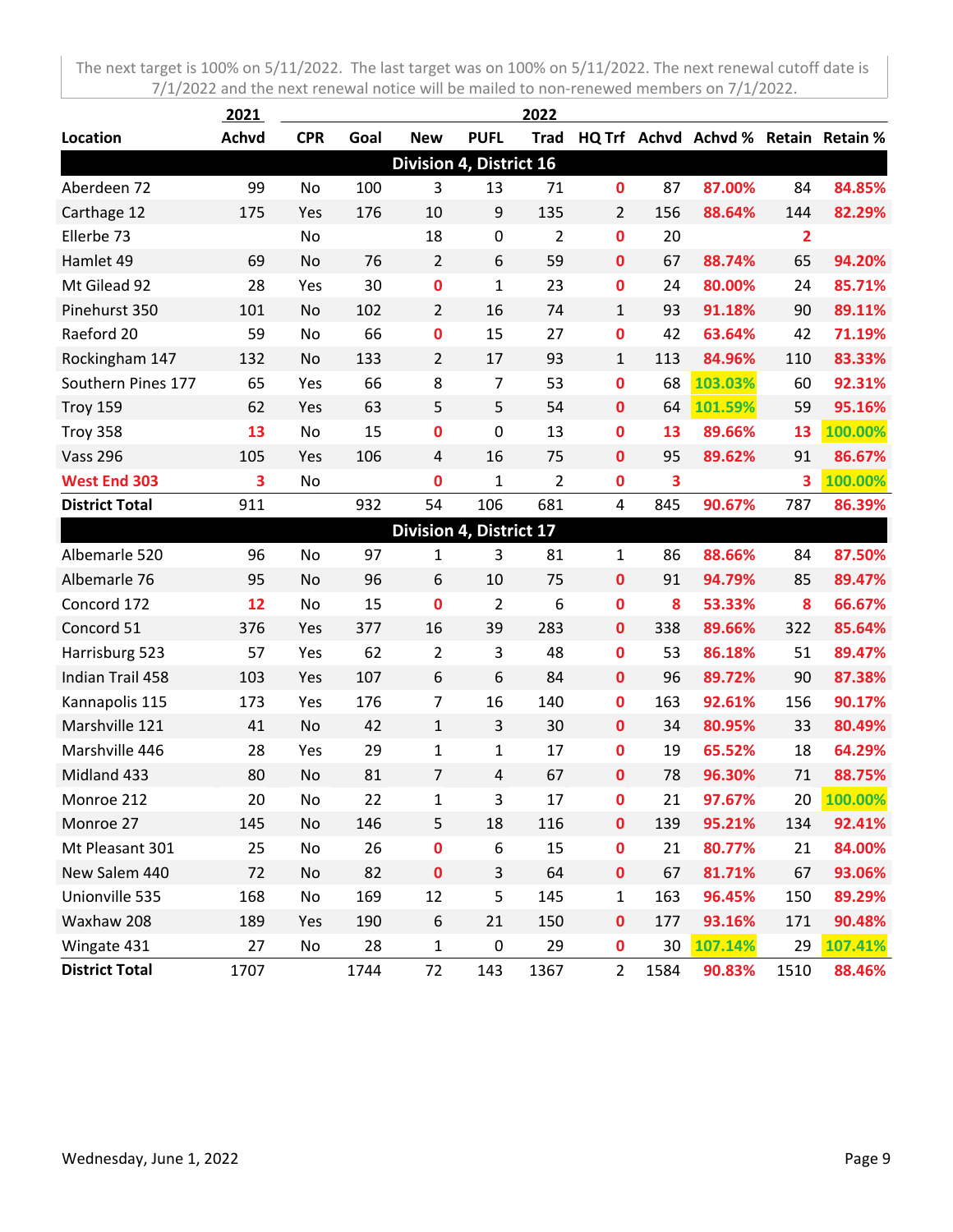|                       | 2021         |            |      |                                |                | 2022        |              |      |                                      |      |         |
|-----------------------|--------------|------------|------|--------------------------------|----------------|-------------|--------------|------|--------------------------------------|------|---------|
| Location              | <b>Achvd</b> | <b>CPR</b> | Goal | <b>New</b>                     | <b>PUFL</b>    | <b>Trad</b> |              |      | HQ Trf Achvd Achvd % Retain Retain % |      |         |
|                       |              |            |      | <b>Division 4, District 18</b> |                |             |              |      |                                      |      |         |
| Clemmons 119          | 70           | No         | 71   | 0                              | 9              | 41          | $\mathbf 0$  | 50   | 70.42%                               | 50   | 71.43%  |
| East Bend 336         | 310          | No         | 311  | 3                              | 9              | 290         | $\mathbf 0$  | 302  | 97.11%                               | 299  | 96.45%  |
| Kernersville 36       | 197          | No         | 198  | 4                              | 17             | 141         | 8            | 170  | 85.86%                               | 158  | 80.20%  |
| King 290              | 374          | No         | 396  | 10                             | 25             | 303         | 4            | 342  | 86.36%                               | 328  | 87.70%  |
| Lewisville 522        | 192          | No         | 193  | 27                             | 20             | 148         | $\mathbf{1}$ | 196  | 101.55%                              | 168  | 87.50%  |
| Mount Airy 123        | 142          | No         | 146  | 7                              | 18             | 104         | $\mathbf 0$  | 129  | 88.66%                               | 122  | 85.92%  |
| Pilot Mountain 142    | 16           | No         | 18   | 0                              | $\overline{2}$ | 7           | $\mathbf 0$  | 9    | 50.00%                               | 9    | 56.25%  |
| Sandy Ridge 140       | 24           | No         | 25   | $\mathbf 0$                    | $\mathbf 0$    | 19          | $\mathbf 0$  | 19   | 76.00%                               | 19   | 79.17%  |
| Sparta 542            | 48           | No         | 50   | 0                              | $\overline{2}$ | 42          | 1            | 45   | 90.91%                               | 44   | 91.67%  |
| Winston-Salem 128     | 49           | No         | 50   | $\mathbf 0$                    | $\overline{4}$ | 35          | $\mathbf{1}$ | 40   | 80.00%                               | 39   | 79.59%  |
| Winston-Salem 220     | 30           | No         | 40   | 3                              | 12             | 9           | 0            | 24   | 60.76%                               | 21   | 70.00%  |
| Winston-Salem 453     | 18           | No         | 19   | 0                              | $\mathbf{1}$   | 18          | 0            | 19   | 100.00%                              | 19   | 105.56% |
| Winston-Salem 55      | 411          | No         | 412  | 30                             | 36             | 280         | $\mathbf 0$  | 346  | 84.08%                               | 316  | 76.89%  |
| Yadkinville 505       | 48           | No         | 50   | 2                              | $\overline{4}$ | 41          | $\mathbf 0$  | 47   | 94.00%                               | 45   | 93.75%  |
| <b>District Total</b> | 1929         |            | 1977 | 86                             | 159            | 1478        | 15           | 1738 | 87.91%                               | 1637 | 84.86%  |
|                       |              |            |      | Division 4, District 19        |                |             |              |      |                                      |      |         |
| China Grove 185       | 58           | Yes        | 60   | 0                              | 5              | 46          | $\mathbf 0$  | 51   | 85.00%                               | 51   | 87.93%  |
| Cooleemee 54          | 42           | No         | 43   | 5                              | 1              | 27          | $\mathbf 0$  | 33   | 76.74%                               | 28   | 66.67%  |
| Faith 327             | 138          | Yes        | 142  | 7                              | 9              | 121         | $\mathbf{1}$ | 138  | 97.18%                               | 130  | 94.20%  |
| Harmony 113           | 94           | No         | 98   | 3                              | 8              | 80          | $\mathbf 0$  | 91   | 92.86%                               | 88   | 93.62%  |
| Landis 146            | 40           | No         | 44   | 4                              | 0              | 28          | $\mathbf 0$  | 32   | 73.56%                               | 28   | 70.00%  |
| Mocksville 174        | 45           | No         | 46   | $\mathbf 0$                    | $\overline{4}$ | 24          | $\mathbf 0$  | 28   | 60.87%                               | 28   | 62.22%  |
| Mooresville 66        | 115          | Yes        | 116  | 1                              | 9              | 78          | $\mathbf 0$  | 88   | 75.86%                               | 87   | 75.65%  |
| Rockwell 112          | 57           | No         | 63   | $\mathbf 0$                    | $\overline{7}$ | 35          | $\mathbf 0$  | 42   | 66.67%                               | 42   | 73.68%  |
| Salisbury 106         | 136          | No         | 137  | 4                              | 14             | 89          | $\mathbf 0$  | 107  | 78.10%                               | 103  | 75.74%  |
| Salisbury 107         | 106          | Yes        | 122  | 2                              | 10             | 88          | $\mathbf 0$  | 100  | 81.97%                               | 98   | 92.45%  |
| Salisbury 14          | 95           | No         | 96   | 16                             | $\overline{7}$ | 74          | $\bf{0}$     | 97   | 101.04%                              | 81   | 85.26%  |
| Salisbury 342         | 364          | Yes        | 372  | 10                             | 50             | 268         | 16           | 344  | 92.60%                               | 318  | 87.36%  |
| Statesville 217       | 51           | No         | 57   | 3                              | 5              | 46          | $\pmb{0}$    | 54   | 95.58%                               | 51   | 100.00% |
| Statesville 65        | 215          | Yes        | 219  | $\overline{7}$                 | 17             | 158         | $\mathbf{1}$ | 183  | 83.56%                               | 175  | 81.40%  |
| Troutman 401          | 57           | Yes        | 58   | $\overline{2}$                 | $\overline{2}$ | 49          | $\mathbf{1}$ | 54   | 93.10%                               | 51   | 89.47%  |
| <b>District Total</b> | 1613         |            | 1672 | 64                             | 148            | 1211        | 19           | 1442 | 86.27%                               | 1359 | 84.25%  |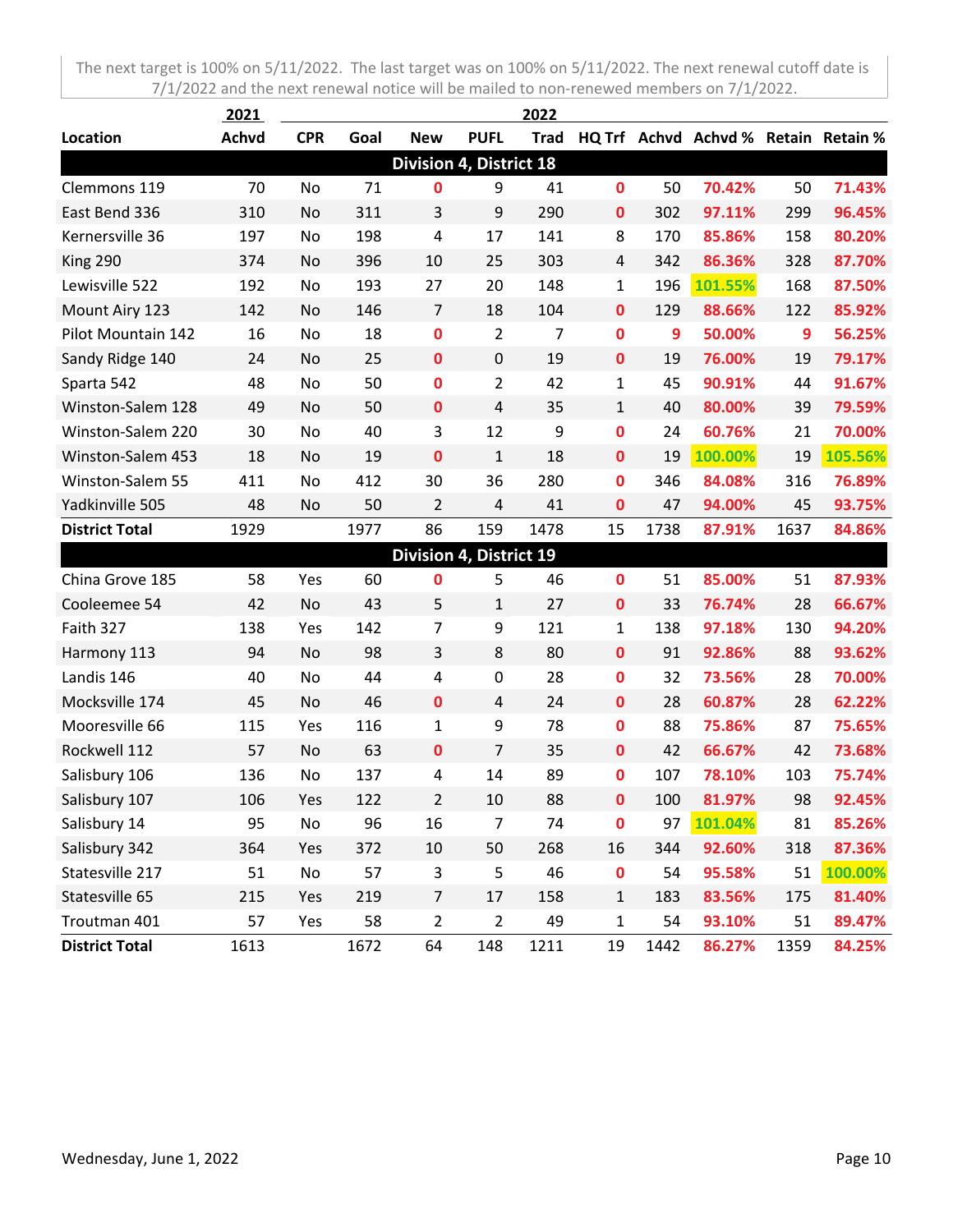|                       | 2021  |            |      |                                |             | 2022 |                |       |         |        |                 |
|-----------------------|-------|------------|------|--------------------------------|-------------|------|----------------|-------|---------|--------|-----------------|
| Location              | Achvd | <b>CPR</b> | Goal | <b>New</b>                     | <b>PUFL</b> | Trad | HQ Trf         | Achvd | Achvd % | Retain | <b>Retain %</b> |
|                       |       |            |      | <b>Division 4, District 20</b> |             |      |                |       |         |        |                 |
| Charlotte 221         | 86    | Yes        | 87   | 0                              | 10          | 56   | 0              | 66    | 75.86%  | 66     | 76.74%          |
| Charlotte 262         | 261   | No.        | 262  | 63                             | 32          | 204  | 1              | 300   | 114.50% | 236    | 90.42%          |
| Charlotte 345         | 43    | <b>No</b>  | 44   | 0                              | 5           | 19   | $\mathbf 0$    | 24    | 54.55%  | 24     | 55.81%          |
| Charlotte 380         | 61    | No.        | 84   | $\mathbf{0}$                   | 24          | 13   | $\mathbf{0}$   | 37    | 44.31%  | 37     | 60.66%          |
| Charlotte 400         | 63    | No         | 64   | 5                              | 6           | 41   | $\mathbf 0$    | 52    | 81.25%  | 47     | 74.60%          |
| Charlotte 9           | 120   | No         | 121  | $\mathbf{1}$                   | 8           | 87   | $\mathbf{0}$   | 96    | 79.34%  | 95     | 79.17%          |
| Cornelius 86          | 124   | Yes        | 125  | 1                              | 9           | 103  | 1              | 114   | 91.20%  | 112    | 90.32%          |
| Huntersville 321      | 187   | No         | 188  | 18                             | 15          | 154  | 5              | 192   | 102.13% | 169    | 90.37%          |
| Matthews 235          | 290   | Yes        | 291  | 9                              | 13          | 235  | 8              | 265   | 91.07%  | 248    | 85.52%          |
| Mint Hill 555         | 109   | Yes        | 110  | 6                              | 10          | 75   | $\overline{2}$ | 93    | 84.55%  | 85     | 77.98%          |
| Newell 287            | 32    | No         | 33   | 1                              | 7           | 20   | $\mathbf 0$    | 28    | 84.85%  | 27     | 84.38%          |
| Paw Creek 353         | 295   | No         | 297  | $\overline{2}$                 | 38          | 197  | $\mathbf{0}$   | 237   | 79.93%  | 235    | 79.66%          |
| Pineville 337         | 76    | No         | 77   | 0                              | 5           | 42   | $\mathbf{0}$   | 47    | 61.04%  | 47     | 61.84%          |
| <b>District Total</b> | 1747  |            | 1782 | 106                            | 182         | 1246 | 17             | 1551  | 87.04%  | 1428   | 81.74%          |
| <b>Division Total</b> | 7907  |            | 8107 | 382                            | 738         | 5983 | 57             | 7160  | 88.32%  | 6721   | 85.00%          |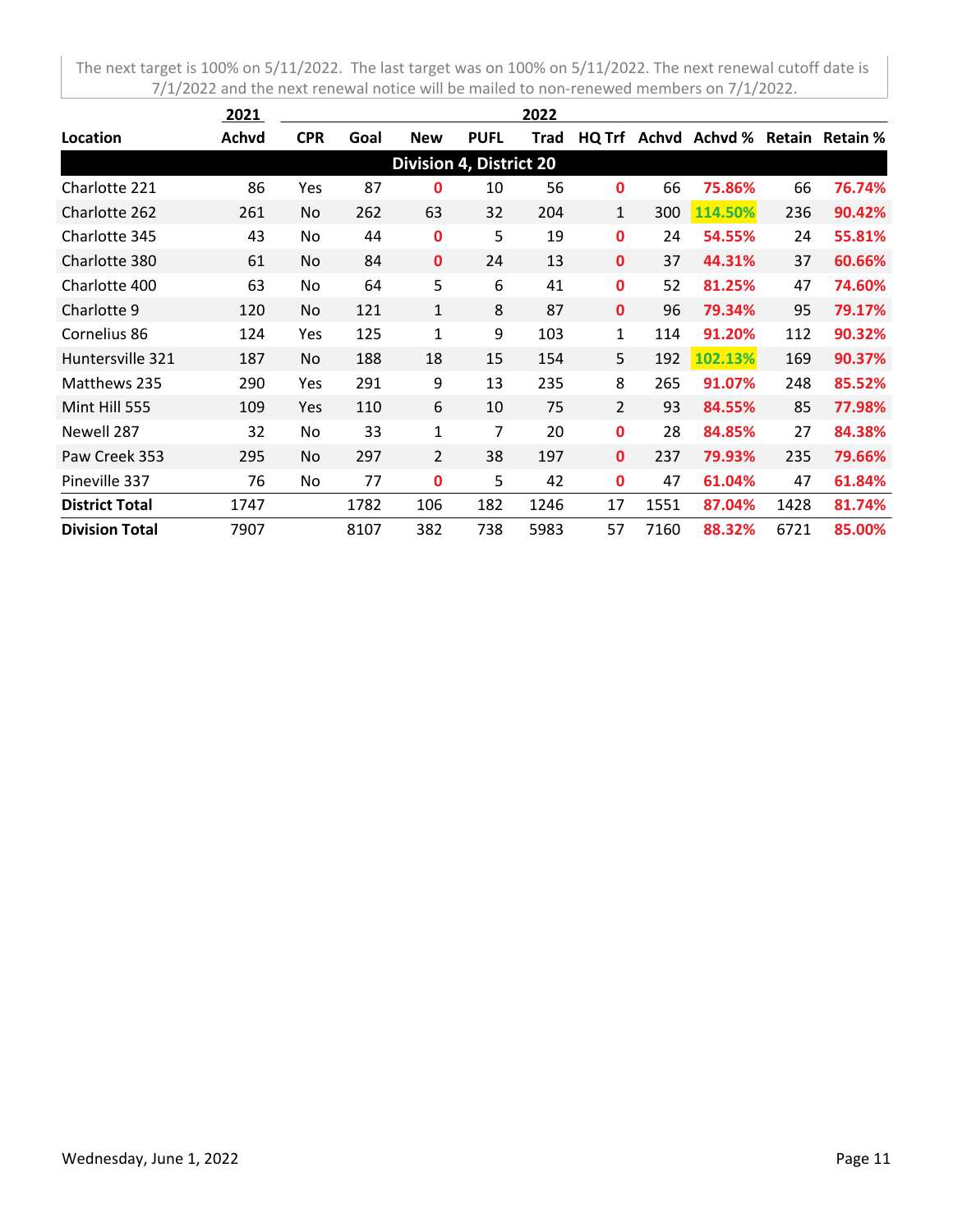|                                | 2021           |            |      |                                |                | 2022        |                |      |                                      |      |         |
|--------------------------------|----------------|------------|------|--------------------------------|----------------|-------------|----------------|------|--------------------------------------|------|---------|
| Location                       | <b>Achvd</b>   | <b>CPR</b> | Goal | <b>New</b>                     | <b>PUFL</b>    | <b>Trad</b> |                |      | HQ Trf Achvd Achvd % Retain Retain % |      |         |
| <b>Division 5, District 21</b> |                |            |      |                                |                |             |                |      |                                      |      |         |
| <b>Blowing Rock 256</b>        | $\overline{7}$ | No         | 15   | 0                              | $\overline{2}$ | 3           | $\mathbf 0$    | 5    | 33.33%                               | 5    | 71.43%  |
| Boone 130                      | 179            | Yes        | 180  | 1                              | 20             | 135         | 8              | 164  | 91.11%                               | 155  | 86.59%  |
| Glen Alpine 395                | 15             | No         | 16   | $\mathbf 0$                    | 3              | 12          | $\bf{0}$       | 15   | 93.75%                               | 15   | 100.00% |
| Granite Falls 209              | 53             | No         | 60   | $\mathbf 0$                    | 4              | 42          | $\mathbf 0$    | 46   | 76.67%                               | 46   | 86.79%  |
| Hudson 392                     | 104            | No         | 105  | 13                             | 9              | 90          | $\mathbf 1$    | 113  | 107.62%                              | 99   | 95.19%  |
| Lansing 275                    | 98             | No         | 104  | $\mathbf 0$                    | 4              | 78          | $\mathbf 0$    | 82   | 79.23%                               | 82   | 83.67%  |
| Lenoir 29                      | 216            | Yes        | 217  | 22                             | 14             | 187         | 3              | 226  | 104.15%                              | 201  | 93.06%  |
| Morganton 21                   | 42             | No         | 43   | $\pmb{0}$                      | $\overline{3}$ | 30          | $\mathbf 0$    | 33   | 76.74%                               | 33   | 78.57%  |
| Morganton 322                  | 20             | No         | 22   | $\mathbf 0$                    | $\overline{2}$ | 16          | $\bf{0}$       | 18   | 81.82%                               | 18   | 90.00%  |
| Morganton 506                  | 16             | No         | 17   | $\mathbf 0$                    | $\mathbf{1}$   | 12          | $\mathbf 0$    | 13   | 76.47%                               | 13   | 81.25%  |
| N Wilksboro 31                 | 114            | No         | 115  | 4                              | 14             | 73          | $\bf{0}$       | 91   | 79.13%                               | 87   | 76.32%  |
| Taylorsville 170               | 53             | No         | 56   | 6                              | $\overline{2}$ | 43          | $\mathbf{0}$   | 51   | 91.07%                               | 45   | 84.91%  |
| Valdese 234                    | 155            | No         | 166  | 19                             | 12             | 120         | $\mathbf 0$    | 151  | 91.24%                               | 132  | 85.16%  |
| <b>District Total</b>          | 1072           |            | 1115 | 65                             | 90             | 841         | 12             | 1008 | 90.40%                               | 931  | 86.85%  |
|                                |                |            |      | <b>Division 5, District 22</b> |                |             |                |      |                                      |      |         |
| Belmont 144                    | 200            | Yes        | 220  | 7                              | $\overline{7}$ | 158         | $\overline{2}$ | 174  | 79.27%                               | 165  | 82.50%  |
| Belmont 180                    | 19             | No         | 27   | $\overline{4}$                 | $\mathbf{1}$   | 19          | $\mathbf 0$    | 24   | 90.57%                               | 20   | 105.26% |
| Bessemer City 243              | 99             | No         | 111  | 4                              | 13             | 67          | $\mathbf{1}$   | 85   | 76.58%                               | 80   | 80.81%  |
| Cherryville 100                | 178            | No         | 179  | $\mathbf{1}$                   | 9              | 118         | $\mathbf 0$    | 128  | 71.51%                               | 127  | 71.35%  |
| Denver 455                     | 57             | No         | 58   | 0                              | 6              | 40          | $\mathbf 0$    | 46   | 79.31%                               | 46   | 80.70%  |
| Gastonia 23                    | 297            | No         | 298  | 3                              | 29             | 203         | $\mathbf{1}$   | 236  | 79.19%                               | 232  | 78.11%  |
| Hickory 48                     | 784            | Yes        | 815  | 19                             | 70             | 630         | $\overline{2}$ | 721  | 88.52%                               | 700  | 89.29%  |
| Hickory 544                    | 150            | Yes        | 178  | 12                             | 6              | 115         | $\mathbf{1}$   | 134  | 75.28%                               | 121  | 80.67%  |
| Lincolnton 30                  | 263            | Yes        | 278  | 12                             | 16             | 231         | $\mathbf{1}$   | 260  | 93.69%                               | 247  | 93.92%  |
| Maiden 240                     | 51             | No         | 69   | $\mathbf 0$                    | 5              | 40          | $\mathbf 0$    | 45   | 65.69%                               | 45   | 88.24%  |
| Newton 16                      | 424            | No         | 463  | 1                              | 37             | 281         | $\mathbf 0$    | 319  | 68.90%                               | 318  | 75.00%  |
| Stanley 266                    | 100            | Yes        | 104  | 1                              | 9              | 70          | $\mathbf 0$    | 80   | 77.29%                               | 79   | 79.00%  |
| <b>District Total</b>          | 2622           |            | 2797 | 64                             | 208            | 1972        | 8              | 2252 | 80.51%                               | 2180 | 83.14%  |
|                                |                |            |      | <b>Division 5, District 23</b> |                |             |                |      |                                      |      |         |
| Chimney Rock 437               | 22             | No         | 23   | 0                              | $\overline{2}$ | 18          | $\mathbf 0$    | 20   | 86.96%                               | 20   | 90.91%  |
| Fallston 527                   | 34             | Yes        | 37   | $\overline{2}$                 | 3              | 23          | $\mathsf{3}$   | 31   | 84.93%                               | 26   | 76.47%  |
| Forest City 74                 | 122            | Yes        | 133  | $\mathbf{1}$                   | 10             | 99          | 12             | 122  | 91.73%                               | 109  | 89.34%  |
| Henrietta 423                  | 80             | Yes        | 81   | $\pmb{0}$                      | 3              | 62          | $\mathbf 1$    | 66   | 81.48%                               | 65   | 81.25%  |
| Kings Mountain 155             | 170            | Yes        | 171  | 10                             | 15             | 123         | $\mathbf{1}$   | 149  | 87.13%                               | 138  | 81.18%  |
| Shelby 82                      | 269            | No         | 289  | 8                              | 18             | 204         | 5              | 235  | 81.46%                               | 222  | 82.53%  |
| <b>District Total</b>          | 697            |            | 733  | 21                             | 51             | 529         | 22             | 623  | 84.99%                               | 580  | 83.21%  |